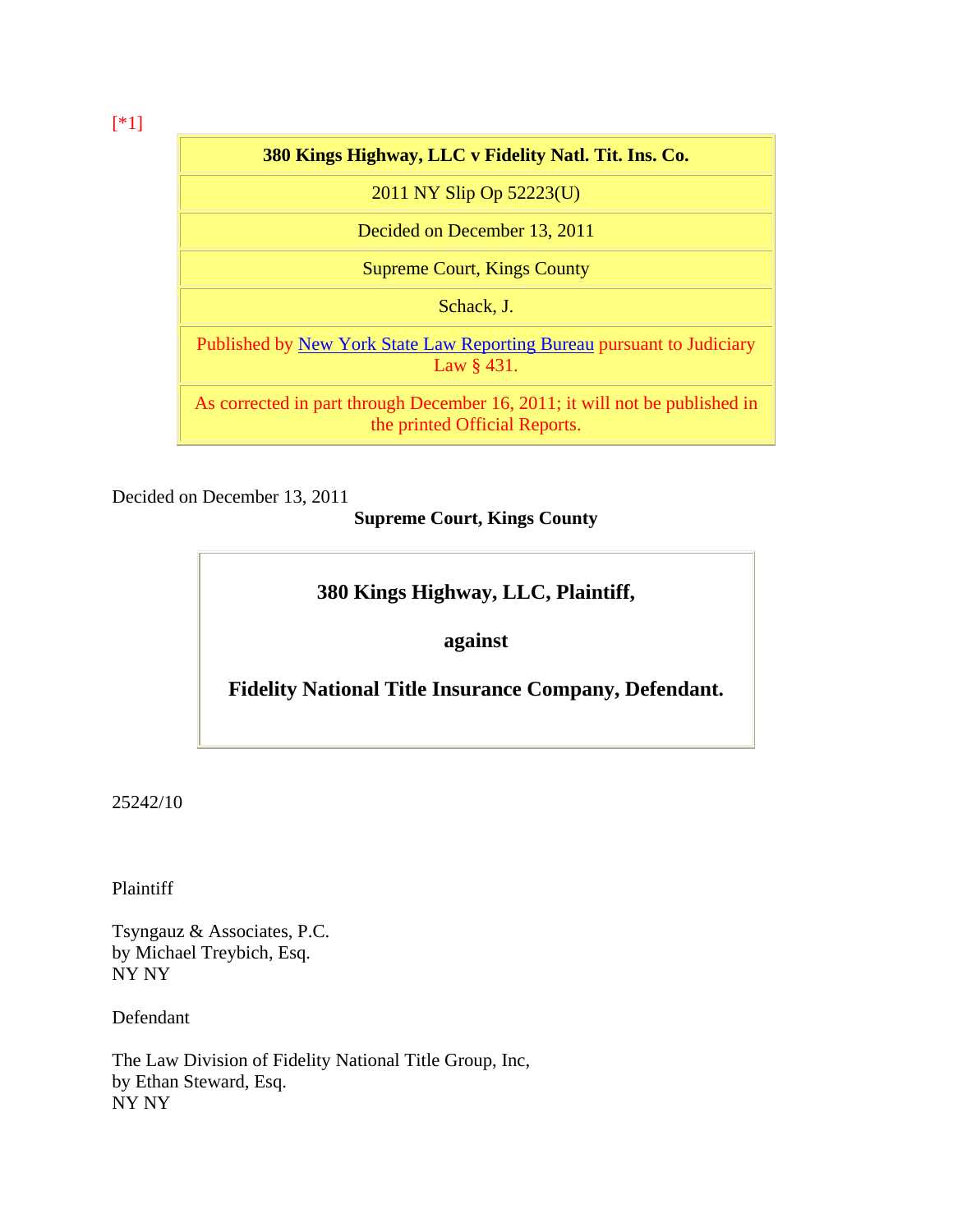Arthur M. Schack, J.

The issue before the Court is whether defendant, FIDELITY NATIONAL TITLE INSURANCE COMPANY (FIDELITY), under the terms of a title insurance policy issued to plaintiff, 380 KINGS HIGHWAY LLC (KINGS HIGHWAY), has a duty to indemnify plaintiff KINGS HIGHWAY for \$117,206.25 with interest from August 23, 2010, for plaintiff's payment of an "emergency repair lien," pursuant to New York City Administrative Code § 27-2144. Defendant FIDELITY claims that the subject emergency repair lien is expressly excluded from coverage. Plaintiff KINGS HIGHWAY claims that the subject title insurance policy, an "AMERICAN LAND TITLE ASSOCIATION [ALTA] OWNER'S POLICY (6/17/06) With New York Coverage Endorsement [the Endorsement] Appended," covers the subject emergency repair lien, because the Endorsement was approved by the New York State Insurance Department, after [\*2]its drafting by the Title Insurance Rate Service Association, Inc. (TIRSA), of which plaintiff FIDELITY is a member [exhibit 9 of cross-motion], and incorporation by reference into TIRSA's New York Title Insurance Rate Manual at page 86.

Defendant FIDELITY moves for dismissal of plaintiff KINGS HIGHWAY's complaint, pursuant to CPLR Rules 3211 (a) (1) and (7), because the subject emergency repair lien is excluded from coverage. Plaintiff KINGS HIGHWAY cross-moves for summary judgment, pursuant to CPLR Rule 3212, for \$117,206.25 with interest from August 23, 2010, for plaintiff's payment of the subject emergency repair lien, which plaintiff avers is covered by the Endorsement to the Title Insurance Policy. The Court finds that plaintiff KINGS HIGHWAY is correct. The Endorsement is incorporated by reference into the Title Insurance Policy. Thus, it overrides the emergency repair lien exclusion. Therefore, as will be explained, defendant's instant motion is denied and plaintiff's instant cross-motion is granted.

## *Background*

Plaintiff is the owner of real property at 380 Kings Highway, Brooklyn, New York (Block 6678, Lot 65, County of Kings). Plaintiff purchased 50% of the premises on July 31, 2008 and the remaining 50% on February 12, 2009. At the February 12, 2009 title closing, defendant's agent, Lighthouse Land Services, Inc., issued to plaintiff a marked-up Title Report for the premises [exhibit 1 of cross-motion] and Title Insurance Policy Number 2730632-77126334[exhibit C of motion and exhibit 2 of cross-motion], with a policy coverage limit of \$500,000.00.

It states at the top of the subject title insurance policy "AMERICAN LAND TITLE ASSOCIATION OWNER'S POLICY (6/17/06) With New York Coverage Endorsement Appended"and in the bottom right corner of each page of the policy that contains standard boilerplate language, "ALTA Owner's Policy (6/17/06) w/ New York coverage Endorsement Appended [sic]."

Interestingly, defendant FIDELITY did not submit to the Court the Endorsement as part of its exhibit C of the motion, the title insurance policy. However, plaintiff submitted to the Court, in exhibit 9 of its cross-motion, relevant portions of TIRSA's Title Insurance Rate Manual, Fourth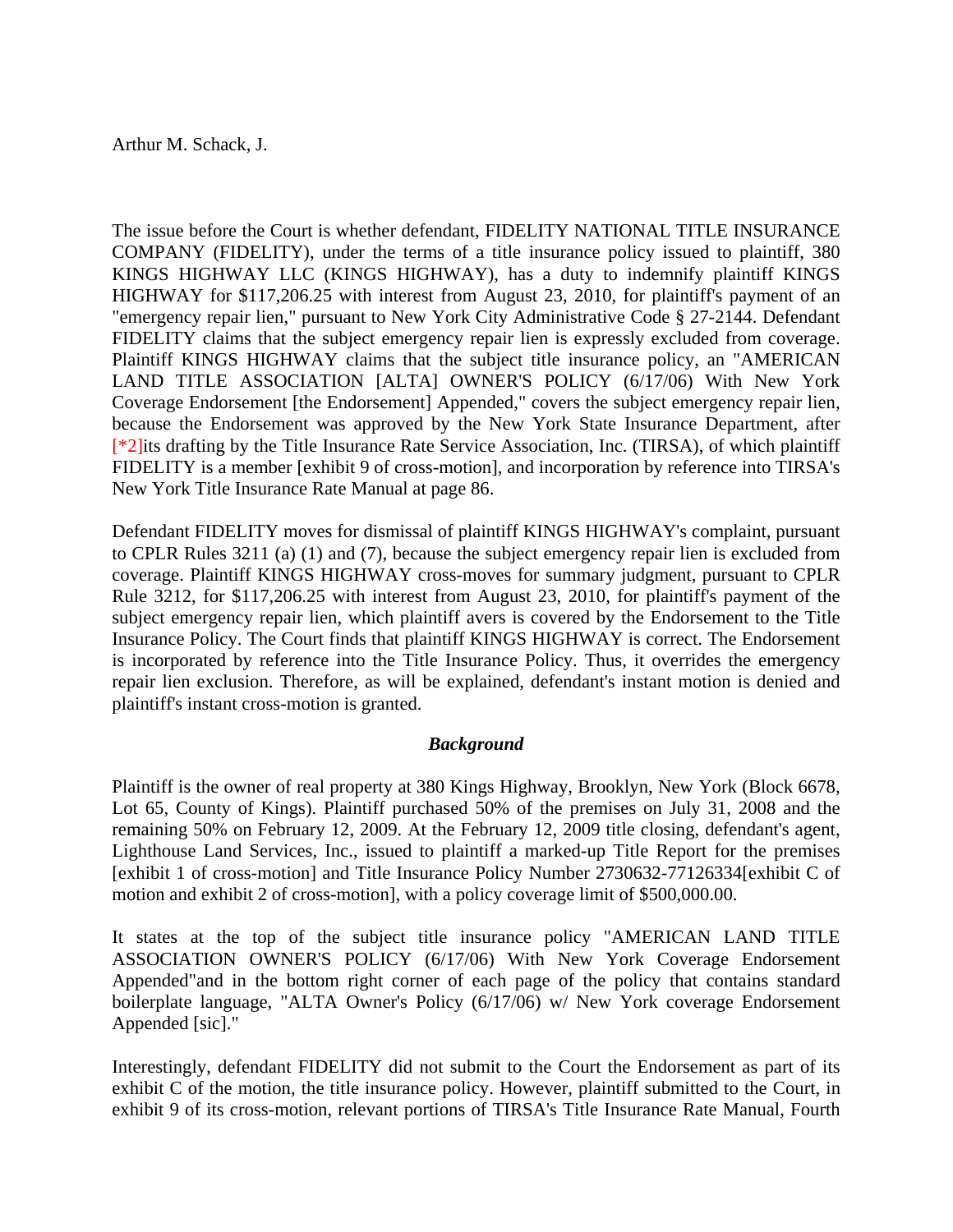Reprint: May 1, 2007, Fourth Revision: March 3, 2010, with "all changes approved by the Superintendent of Insurance up to and including March 3, 2010." TIRSA is licensed by the Superintendent of Insurance of the State of New York as a rate service organization and statistical agent of the New York State Insurance Department [NYSID], pursuant to Article 23 of the Insurance Law and under the direct supervision of the Superintendent of Insurance, TIRSA develops, maintains, amends updates and submits to the Superintendent of Insurance for approval, the Title Insurance Rate Manual and all changes thereto. (*In re Coordinated Title Ins. Cases*, 3 Misc 3d 1102 [A] [Sup Ct, Nassau County 2004]).

The "ALTA Owner's Policy (6/16/06) with Standard New York Endorsement" was approved by NYSID on May 1, 2007 [exhibit 9 of cross-motion, page 25, § 1] and the "Standard New York Endorsement (Owner's Policy) (for ALTA 6/17/06)" was approved by NYSID on November 1, 2008 [exhibit 9 of cross-motion, page 25, § 2]. The Endorsement [exhibit 9 of [\*3]cross-motion, page 86], states, in relevant portions:

1. The following is *added as a Covered Risk*:

"11. *Any statutory lien* for services, labor of materials *furnished prior to the date hereof,* and which has now gained or *which may hereafter gain priority over the estate or interest of the insured* as shown in Schedule A of this policy"...

**This endorsement is issued as part of the policy.** Except as it expressly states, it does not (i) modify any of the terms and provisions of the policy (ii) modify any prior endorsements, (iii) extend the Date of Policy, or (iv) increase the Amount of Insurance. *To the extent a provision of the policy or a previous endorsement is inconsistent with an express provision of this endorsement this endorsement controls.* Otherwise, this endorsement is subject to all of the terms and provisions of the policy and of any prior endorsements. [*Emphasis added*]

In the subject title insurance policy, it states in Schedule B, "Exceptions," that "you are not insured against loss, costs, attorneys fees and expenses resulting from" various circumstances. It states, in Exception 6, that "Emergency Repair Liens pursuant to the Administrative Code of the City of New York *may have and not been filed with the County. No Liability is assumed for same.*" [*Emphasis added*]

The services, labor and materials for the emergency repair lien were furnished, pursuant to New York City Administrative Code § 27-2125, "Power to order or cause correction of violations," which states, in relevant part:

a. Whenever the department determines that because of any violation of this chapter or other applicable law, any dwelling or part of its premises is dangerous to human life and safety or detrimental to health, it may

(1) correct such conditions

The services, labor and materials for the emergency repair lien were furnished on or before August 5, 2008, the "completion date" [exhibit 3 of cross-motion] and the Title Policy is dated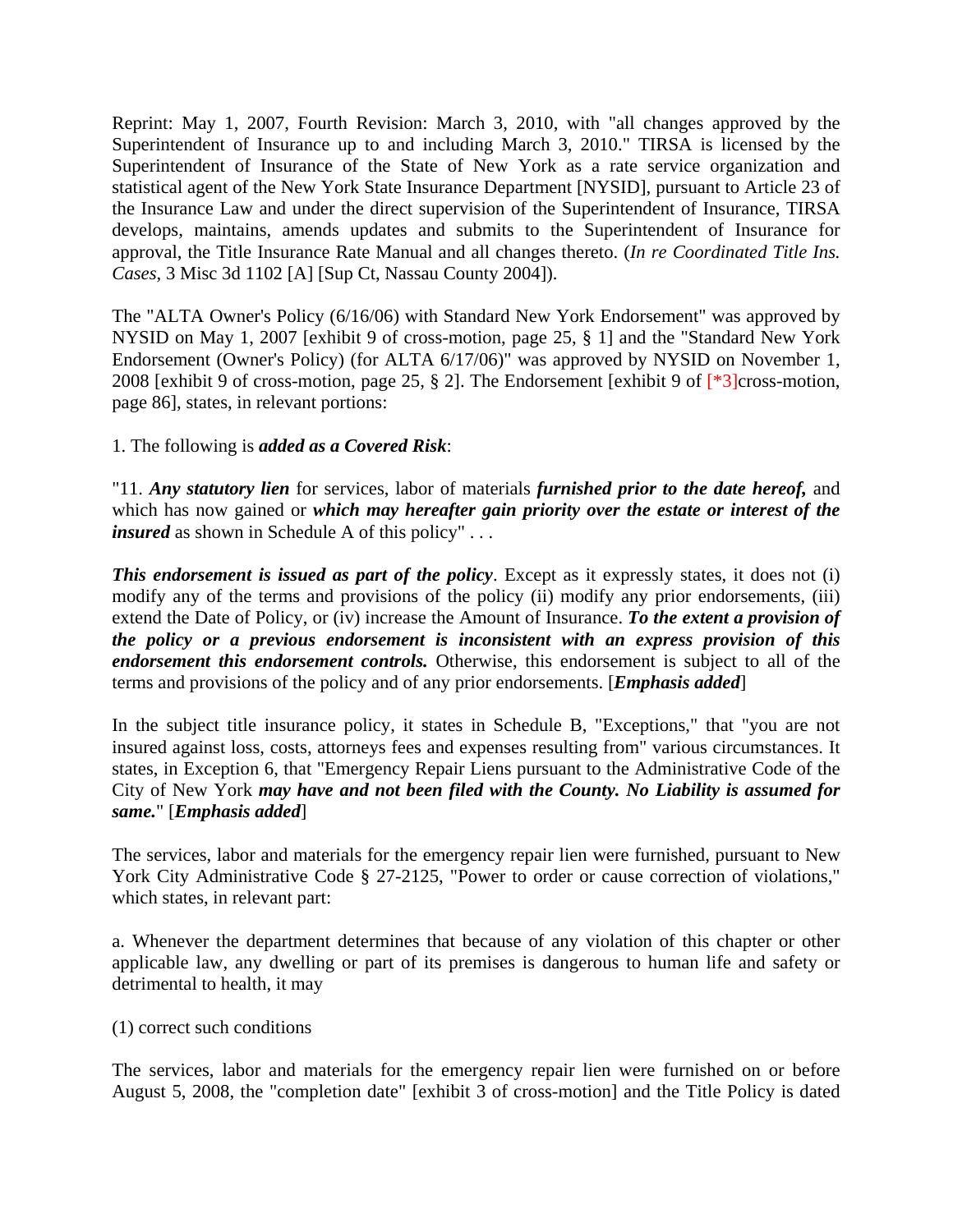February 12, 2009. Therefore, the services labor and materials of the emergency repair lien were "furnished prior to the date" of the Title Policy, as per the Endorsement, which added "statutory liens" prior to the date of the Title Policy as Covered Risk Number 11 of the Title Insurance Policy. Moreover, defendant FIDELITY had notice of the work order for services, labor and materials that were provided on or before August 8, 2008 by the New York City Department of Housing Preservation and Development [HPD], in the Emergency Repair Search portion of FIDELITY'S Title Report [exhibits 1 and 10 of cross-motion].

On January 4, 2010, an emergency repair lien, pursuant to New York City Administrative Code § 27-2144, for \$117,206.25, attached to the premises for demolition work performed at the premises in July 2008 [exhibit D of motion and exhibits 3, 4 and 11 of cross-motion]. New York City Administrative Code § 27-114, "Lien on premises," provides, in pertinent part:

a. There shall be filed in the office of the department a record of all work caused to be performed by or on behalf of the department  $\dots$  [\*4]

b. All expenses incurred by the department for the repair or the elimination of any dangerous or unlawful conditions therein, pursuant to this chapter or any other applicable provision of law, *shall constitute a lien upon the premises when such charge is due and payable, which, notwithstanding any other provision of law, shall be the due and payable date for such charge provided on the second statement of account containing such charge. Such lien shall have a priority over all other liens and encumbrances on the premises except for the lien of taxes and assessments*. However, no lien created pursuant to this chapter shall be enforced against a subsequent purchaser in good faith or mortgagee in good faith unless the requirements of subdivision a of this section are satisfied; this limitation shall only apply to transactions occurring after the date such record should have been entered pursuant to subdivision a and the date such entry was made.

c. *A notice thereof, stating the amount due and the nature of the charge, shall be sent by the department of finance in accordance with section 11-129 of the administrative code, and such charge shall be due and payable, notwithstanding any other provision of law, on the due and payable date provided on the second statement of account containing such charge. [Emphasis added*]

According to New York City Department of Finance [DOF] records, the charges for the services, labor and materials for the emergency repair lien were transmitted from HPD to DOF on June 19, 2009 [exhibit 4 of cross-motion]. The charges that became the emergency repair lien first appeared on DOF's statement of account for the premises, due on October 1, 2009 [exhibit 11 of cross-motion]. The charge appeared for the second time on DOF's statement of account for the premises, due on January 4, 2010. Thus, pursuant to New York City Administrative Code § 27- 2144 (b) and (c), the services, labor and materials for emergency repairs performed on behalf of HPD, on or before August 8, 2008, at the subject premises, became the emergency repair lien that attached to the premises on January 4, 2010.

Plaintiff's counsel, on August 23, 2010, gave notice to defendant of the emergency repair lien, calling it "a statutory lien" and stated "our client makes a claim for \$117,206.25 together with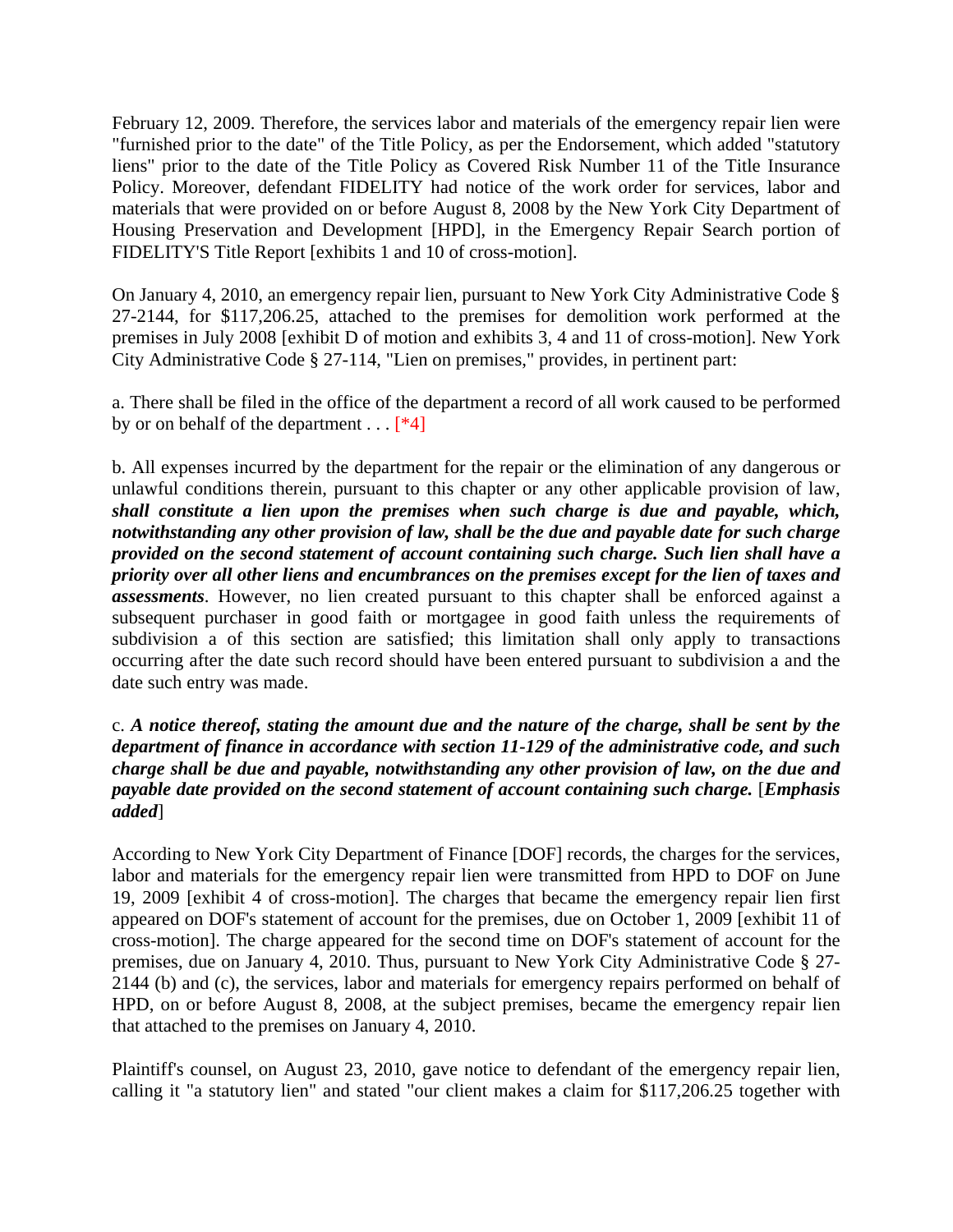interest thereon from January 4, 2010 [exhibit 5 of cross-motion]." Defendant's claims attorney, in a letter dated October 8, 2010 to plaintiff's counsel, disclaimed coverage, citing Exception 6 of Schedule B [exhibit 6 of cross-motion]. Plaintiff commenced the instant action by filing the instant summons and complaint with the Kings County Clerk, on October 13, 2010.

# [\*5]*Summary Judgment Standard*

The proponent of a summary judgment motion must make a *prima facie* showing of entitlement to judgment as a matter of law, tendering sufficient evidence to eliminate any material issues of fact from the case. (*See Alvarez v Prospect Hospital*, 68 NY2d 320, 324 [1986]; *Zuckerman v City of New York*, 49 NY2d 557, 562 [1980]; *Sillman v Twentieth Century-Fox Film Corp.*, 3 NY2d 395, 404 [1957]). Failure to make such a showing requires denial of the motion, regardless of the sufficiency of the opposing papers. (*Winegrad v New York University Medical Center*, 64 NY2d 851 [1985]; *[Qlisanr, LLC v Hollis Park Manor Nursing Home, Inc.](http://www.nycourts.gov/reporter/3dseries/2008/2008_04336.htm)*, 51 AD3d 651, 652 [2d Dept 2008]; *Greenberg v Manlon Realty,* 43 AD2d 968, 969 [2nd Dept 1974]).

CPLR Rule 3212 (b) requires that for a court to grant summary judgment the court must determine if the movant's papers justify holding as a matter of law "that there is no defense to the cause of action or that the cause of action or defense has no merit." The evidence submitted in support of the movant must be viewed in the light most favorable to the non-movant. (*[Boyd v](http://www.nycourts.gov/reporter/3dseries/2005/2005_06643.htm)  [Rome Realty Leasing Ltd. Partnership](http://www.nycourts.gov/reporter/3dseries/2005/2005_06643.htm)*, 21 AD3d 920, 921 [2d Dept 2005]; *Marine Midland Bank, N.A. v Dino & Artie's Automatic Transmission Co.*, 168 AD2d 610 [2d Dept 1990]). Summary judgment shall be granted only when there are no issues of material fact and the evidence requires the court to direct judgment in favor of the movant as a matter of law. (*Friends of Animals, Inc., v Associated Fur Mfrs.*, 46 NY2d 1065 [1979]; *[Fotiatis v Cambridge Hall](http://www.nycourts.gov/reporter/3dseries/2010/2010_00806.htm)  Tenants Corp*[., 70 AD3d 631](http://www.nycourts.gov/reporter/3dseries/2010/2010_00806.htm), 632 [2d Dept 2010]).

## *Motion to dismiss standards*

"When determining a motion to dismiss, the court must accept the facts as alleged in the complaint as true, accord plaintiffs the benefit of every possible favorable inference, and determine only whether the facts as alleged fit within any cognizable legal theory' (*see Arnav Indus., Inc. Retirement Trust v Brown, Raysman, Milstein, Felder & Steiner*, 96 NY2d 300, 303 [2001]; *Leon v Martinez*, 84 NY2d 83, 87-88 [1994])." (*[Goldman v Metropolitan Life Ins. Co.](http://www.nycourts.gov/reporter/3dseries/2005/2005_08846.htm)*, 5 [NY3d 561,](http://www.nycourts.gov/reporter/3dseries/2005/2005_08846.htm) 570-571 [2005]). Further, the Court, in *Morris v Morris* (306 AD2d 449, 451 [2d Dept 2003]), instructed that:

In determining whether a complaint is sufficient to withstand a motion pursuant to CPLR 3211 (a) (7), "the sole criterion is whether the pleading states a cause of action, and if from its four corners factual allegations are discerned which taken together manifest any cause of action cognizable at law a motion for dismissal will fail" (*Guggenheimer v Ginsburg*, 43 NY2d 268, 275 [1977]. The court must accept the facts alleged in the complaint to be true and determine only whether the facts alleged fit within any cognizable legal theory [*see Dye v Catholic Med. Ctr. of Brooklyn & Queens*, 273 AD2d 193 [2000]. However, bare legal conclusions are not entitled to the benefit of the presumption of truth and are not accorded every favorable inference [*see Doria v Masucci*, 230 AD2d 764 [2000]. When the moving party offers evidentiary material, the court is required to determine whether the proponent of the pleading has a cause of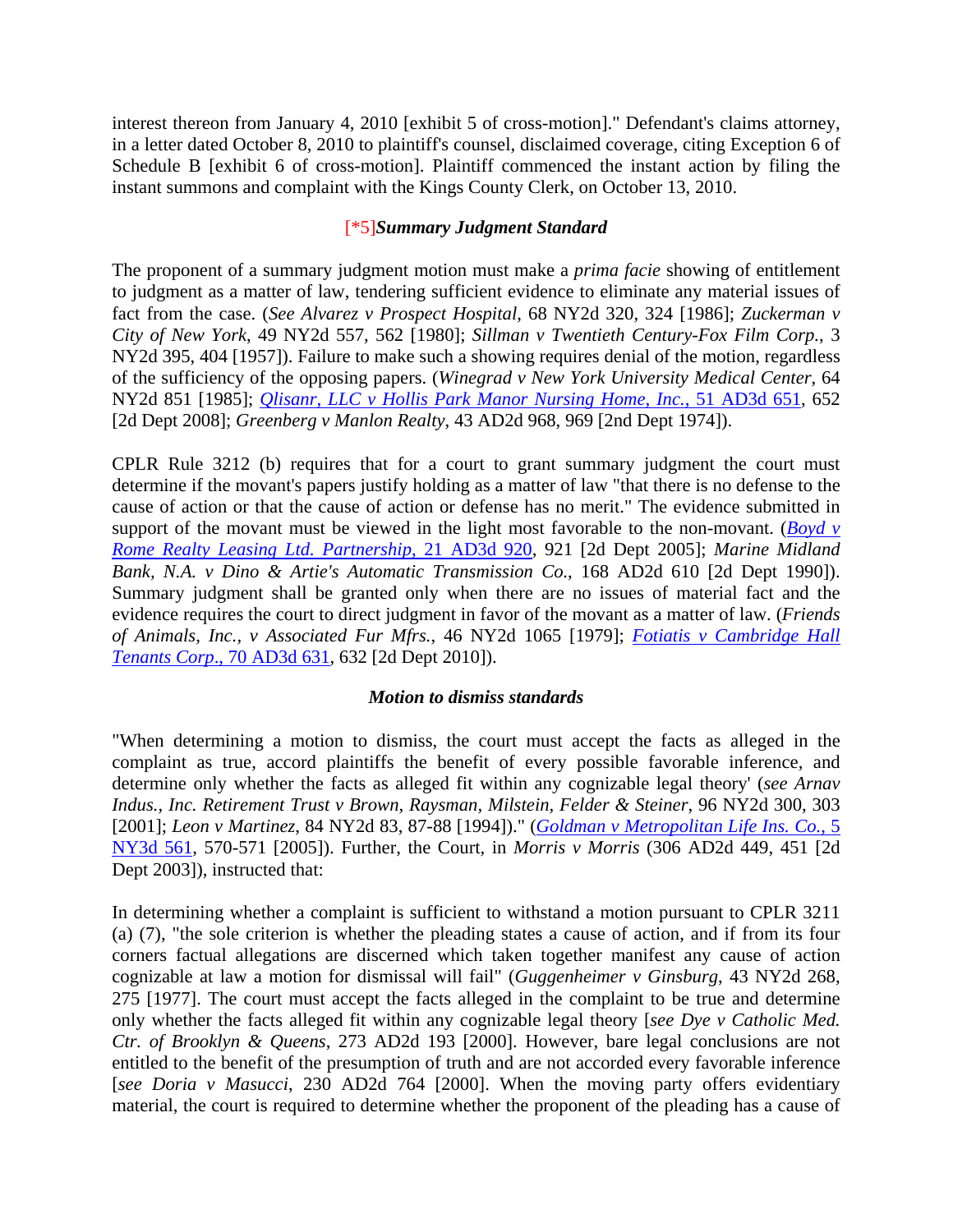action, not whether [he or] she has stated one [*see Meyer v Guinta*, 262 AD2d [\*6] 463, 464 [1999]. Likewise, to succeed on a motion to dismiss pursuant to CPLR 3211 (a) (1), the documentary evidence which forms the basis of the defense must be such that it resolves all factual issues as a matter of law, and conclusively disposes of the plaintiff's claim (*see Trade Source v Westchester Wood Works*, 290 AD2d 437 [2002]).

(*[See Euell v Incorporated Village of Hempstead](http://www.nycourts.gov/reporter/3dseries/2008/2008_10121.htm)*, 57 AD3d 837 [2d Dept 2008]; *[GuideOne](http://www.nycourts.gov/reporter/3dseries/2008/2008_09751.htm)  [Speciality Ins. Co. v Admiral Ins. Co.](http://www.nycourts.gov/reporter/3dseries/2008/2008_09751.htm)*, 57 AD3d 611 [2d Dept 2008]; *Ruffino v New York City Transit Authority,* 55 AD3d 817 [2d Dept 2008]; *Katz v Katz*[, 55 AD3d 680](http://www.nycourts.gov/reporter/3dseries/2008/2008_07873.htm) [2d Dept 2008]; *[Breytman v Olinville Realty, LLC](http://www.nycourts.gov/reporter/3dseries/2008/2008_06787.htm)*, 54 AD3d 703 [2d Dept 2008]; *[NCJ Cleaners, LLC v ALM](http://www.nycourts.gov/reporter/3dseries/2008/2008_01723.htm)  Media, Inc.*[, 48 AD3d 766](http://www.nycourts.gov/reporter/3dseries/2008/2008_01723.htm) [2d Dept 2008])

#### *Discussion*

In the instant action, plaintiff KINGS HIGHWAY makes the necessary *prima facie* showing of entitlement to summary judgment and defendant FIDELITY is unable to present material issues of fact. Defendant KINGS HIGHWAY, in its motion to dismiss, fails to show that the facts as presented by plaintiff KINGS HIGHWAY do not fit into any cognizable legal theory.

Plaintiff KINGS HIGHWAY argues that since the services, labor and materials constituting the emergency repair lien were furnished prior to the date of the Title Policy, the emergency repair lien gained priority over the estate or interest of plaintiff after the date of the Title Policy, because the Endorsement added to the Title Policy as a covered risk, "*Any statutory lien* for services, labor of materials *furnished prior to the date hereof,* and which has now gained or *which may hereafter gain priority over the estate or interest of the insured* as shown in Schedule A of this policy." Meanwhile, defendant FIDELITY argues that Exception 6 of Schedule B to the Title Policy applies, which states "Emergency Repair Liens pursuant to the Administrative Code of the City of New York may have and not been filed with the County. No Liability is assumed for same."

Thus, the Court must examine the language used in the subject Title Insurance Policy, a contract between the parties. (*[Fieldston Prop. Owner's Assoc. Inc. v Hermitage Ins. Co., Inc.](http://www.nycourts.gov/reporter/3dseries/2011/2011_01361.htm)*, 16 NY3d [257](http://www.nycourts.gov/reporter/3dseries/2011/2011_01361.htm), 264 [2011]; *[Raymond Corp. v National Union Fire Ins. Co. of Pittsburgh, Pa.](http://www.nycourts.gov/reporter/3dseries/2005/2005_05453.htm)*, 5 NY3d 157, 162 [2005]). "As with any contract, unambiguous provisions of an insurance contract must be given their plain and ordinary meaning (*see Teichman v Community Hosp. of W. Suffolk*, 87 NY2d 514, 520 [1996], and the interpretations of such provisions is a question of law for the court (*[see Bailey v Fish & Neave](http://www.nycourts.gov/reporter/3dseries/2007/2007_03958.htm)*, 8 NY3d 523 [2007]; *Chimart Assoc. v Paul*, 66 NY2d 570 [1986])." (*White v Continental Cas. Co.*, 9 NY2d 264, 267 [2007]). (*[See Vigilant Ins. Co. v Bear](http://www.nycourts.gov/reporter/3dseries/2008/2008_02080.htm)  [Stearns Cos., Inc.](http://www.nycourts.gov/reporter/3dseries/2008/2008_02080.htm)*, 10 NY3d 170, 177 [2008]; *[Nisari v Ramjohn](http://www.nycourts.gov/reporter/3dseries/2011/2011_05467.htm)*, 85 AD3d 987, 989 [2d Dept 2011]; *[Appleby v Chicago Title Ins. Co.](http://www.nycourts.gov/reporter/3dseries/2011/2011_00170.htm)*, 80 AD3d 546, 549 [2011]). Moreover, "[a] contract is unambiguous if the language it uses has a definite and precise meaning, unattended by danger of misconception in the purport of the [agreement] itself, and concerning which there is no reasonable basis a difference of opinion' (*Breed v Insurance Co. of N. Am.,* 46 NY2d 351, 355 [1978], *rearg. denied* 46 NY2d 940 [1979])." (*Greenfield v Phillies Records*, 98 NY2d 562, 569 [2002]).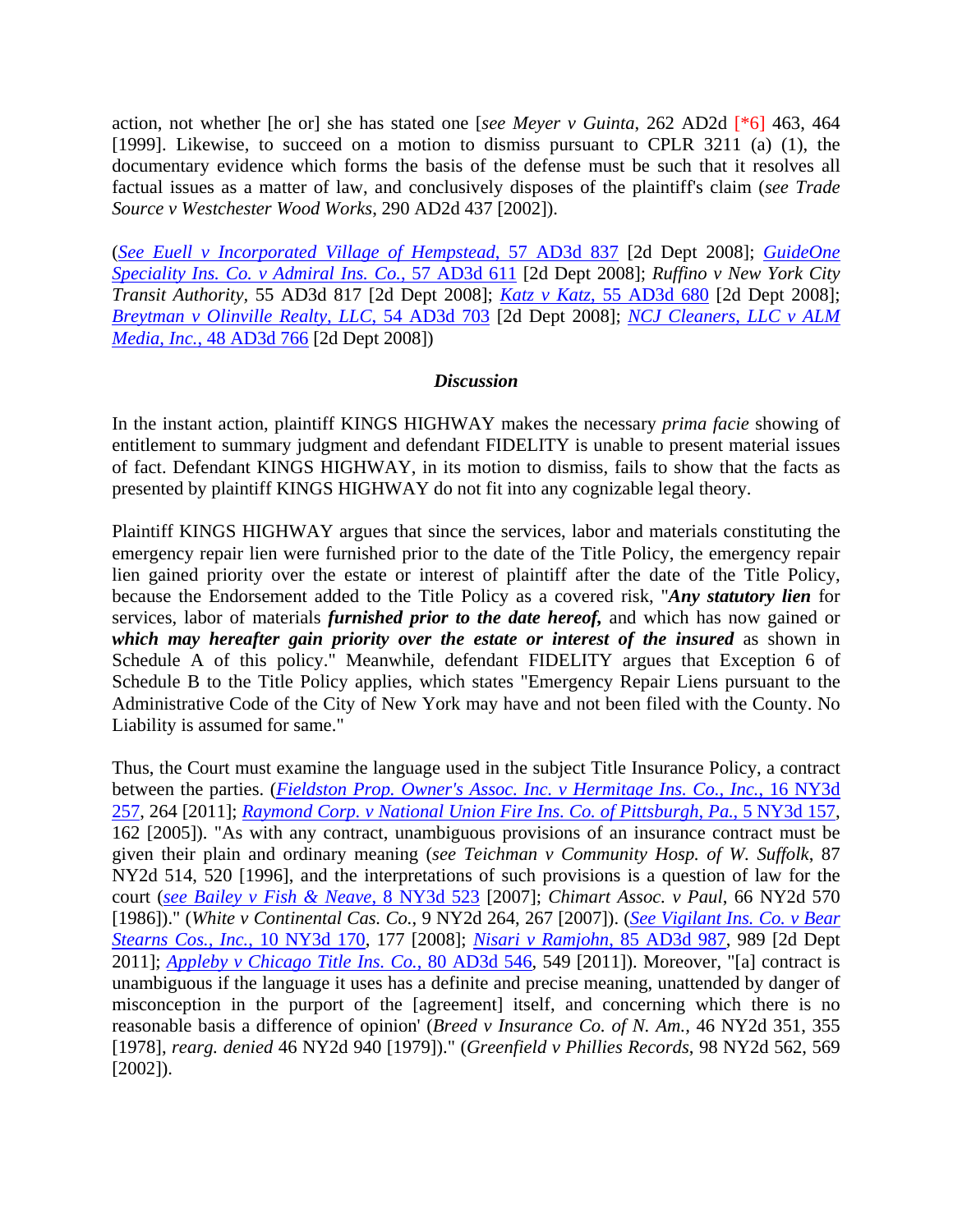The Court of Appeals, in *County of Columbia v Continental Insurance Co.* (83 NY2d 618, 628 [1994]), instructed that "in construing an endorsement to an insurance policy, the [\*7]endorsement and the policy must be read together, and the words of the policy remain in full force and effect except as altered by the words of the endorsement." (*[See Richner](http://www.nycourts.gov/reporter/3dseries/2010/2010_02939.htm)  [Communications, Inc. v Tower Ins. Co. of New York](http://www.nycourts.gov/reporter/3dseries/2010/2010_02939.htm)*, 72 AD3d 670, 671[2d Dept 2010]; *[William](http://www.nycourts.gov/reporter/3dseries/2009/2009_09464.htm)  [Floyd School Dist. v Maxner](http://www.nycourts.gov/reporter/3dseries/2009/2009_09464.htm)*, 68 AD3d 982, 987 [2d Dept 2009]; *[Penna v Federal Ins. Co.](http://www.nycourts.gov/reporter/3dseries/2006/2006_03064.htm)*, 28 [AD3d 731](http://www.nycourts.gov/reporter/3dseries/2006/2006_03064.htm), 731-732 [2d Dept 2006]).

Endorsements are "incorporated by reference into the policy regardless of whether the insured received actual delivery thereof (*see Hirshfeld v Maryland Cas. Co.*, 249 AD2d 274 [2d Dept 1998])." (*Ruiz v State Wide Insulation & Const. Corp.*, 269 AD2d 518, 519 [2d Dept 2000]). It is clear and unambiguous to the Court that the language of the Endorsement is incorporated by reference into the Title Policy issued by defendant FIDELITY to plaintiff KINGS HIGHWAY, on February 12, 2009. The Endorsement clearly states that an additional Covered Risk is added to the policy for "[*a*]*ny statutory lien* for services, labor of materials *furnished prior to the date hereof,* and which has now gained or *which may hereafter gain priority over the estate or interest of the insured* as shown in Schedule A of this policy," that "[**t**]*]his endorsement is issued as part of the policy*" and "[*t*]*o the extent a provision of the policy or a previous endorsement is inconsistent with an express provision f this endorsement this endorsement controls* [*emphasis added*]." There is no ambiguity in the policy language when, as in the Endorsement at issue in the instant action, "the words in the paragraphs of the policy under examination have a definite and precise meaning, unattended by danger of misconception in the purport of the policy itself, and concerning which there is no reasonable basis for a difference of opinion." (*Breed v Insurance Co. of N. Am.* at 355).

Therefore, to the extent that Exclusion 6 of Schedule B is inconsistent with the Endorsement, the Endorsement controls. Under the Endorsement, the ALTA (6/17/06) New York Coverage Endorsement, appended to the Title Policy, the emergency repair lien at issue is covered by the subject title policy. Therefore, summary judgment for \$117,206.25 together with interest from August 23, 2010, pursuant to CPLR § § 5001 and 5004, is awarded to plaintiff KINGS HIGHWAY and dismissal of plaintiff's complaint is denied to defendant FIDELITY.

## *Conclusion*

Accordingly,it is

ORDERED, that the motion of defendant, FIDELITY NATIONAL TITLE INSURANCE COMPANY, for dismissal of the plaintiff 380 KINGS HIGHWAY, LLC's complaint, pursuant to CPLR Rules 3211 (a) (1) and (7), because the subject emergency repair lien is excluded from coverage, is denied; and it is further

ORDERED, that the cross-motion of plaintiff, 380 KINGS HIGHWAY, LLC, for summary judgment, pursuant to CPLR Rule 3212, for \$117,206.25 with interest from August 23, 2010, for plaintiff's payment of the subject emergency repair lien, is granted.

This constitutes the Decision and Order of the Court.